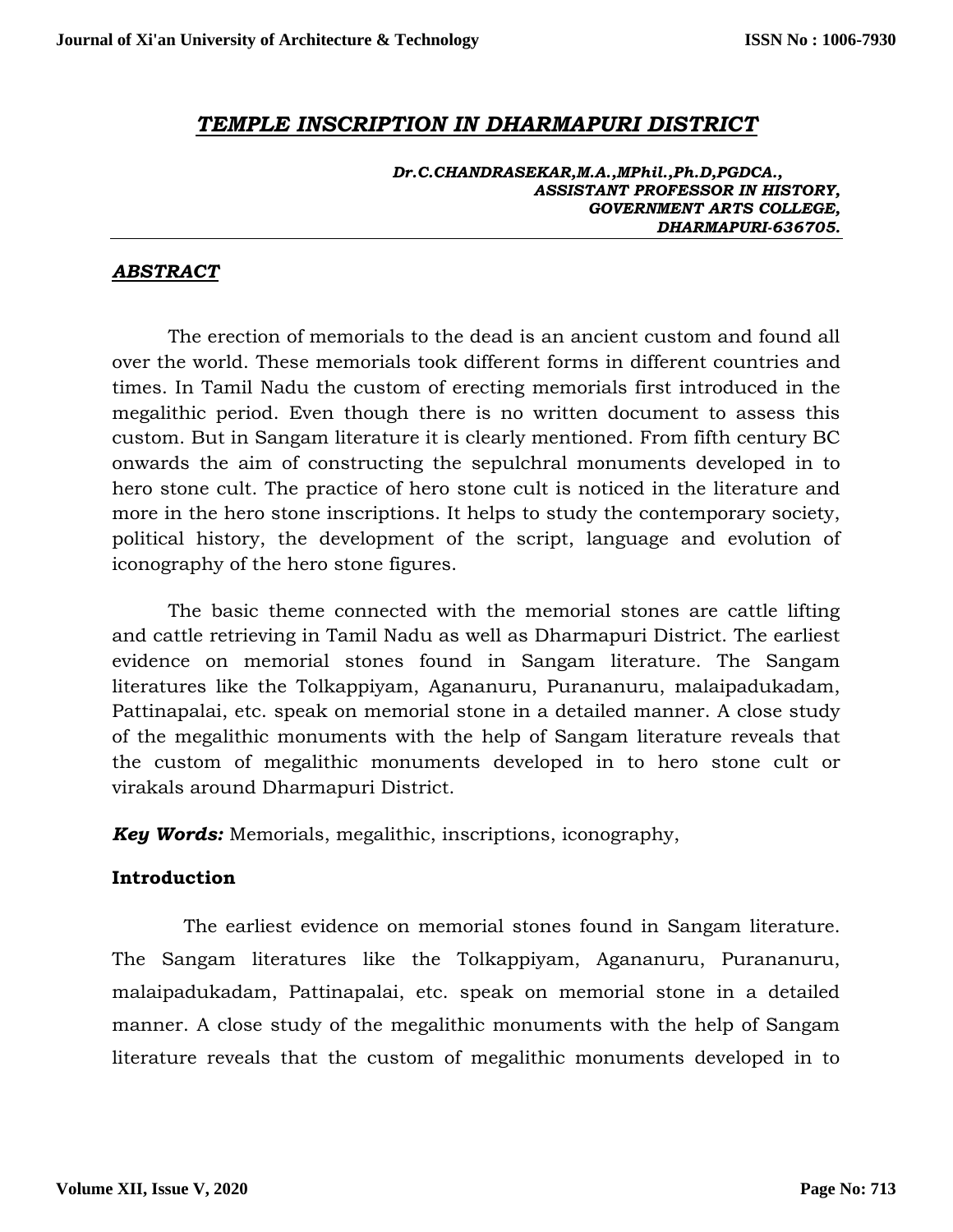hero stone cult or Veerakals around Dharmapuri District. Hero stone inscriptions are important sources for the history of Dharmapuri district.

 More than 170 inscriptions were collected in Dharmapuri District. Large numbers of inscriptions were copied by the State Department of Archaeology, Chennai. These inscriptions were published in two books namely Dharmapuri Inscriptions Volume I, Dharmapuri Inscriptions Volume II and Krishnagiri District Inscriptions. Few inscriptions were copied by the Archaeological Survey of India and published in the Epigraphica Indicia and South Indian Inscription volumes.

# *Temple inscription*

 Of all the institutions of Tamil Nadu, the most important one was the temple. During the early days each village had an excellent temple built in the old style. The earliest form of a temple is having three parts. The Garbagiriha, the innermost shrine, with two mandapas one in front of the other. The middle portion called Artha mandapa is a passage leading from the more spacious outer entrance called Mukhamandapa. The central shrine is the main shrine and to worship the God the devotees gathered together in these mandapas. In ancient times the temple was the busiest part of all the places in a village or town. From the early morning, till to the midnight people gathered together in the temple. Most of the festivals were conducted in the temple. In addition to that the king's ceremonies were also performed here. So this temple was the main center for the people and the rulers.

 Twenty temples are constructed in Dharmapuri District by the early and middle period. Out of them only nine towns are having the ancient temples. Few temples are having inscriptions but few of them are not having Inscriptions. Three types of inscriptions are collected in Dharmapuri District. They are Telugu, Kannada and Tamil. Telugu inscriptions are copied by the Archaeological Survey of India and it is not published Kannada inscriptions are copied and published by the Archaeological Survey of India1, Madras in the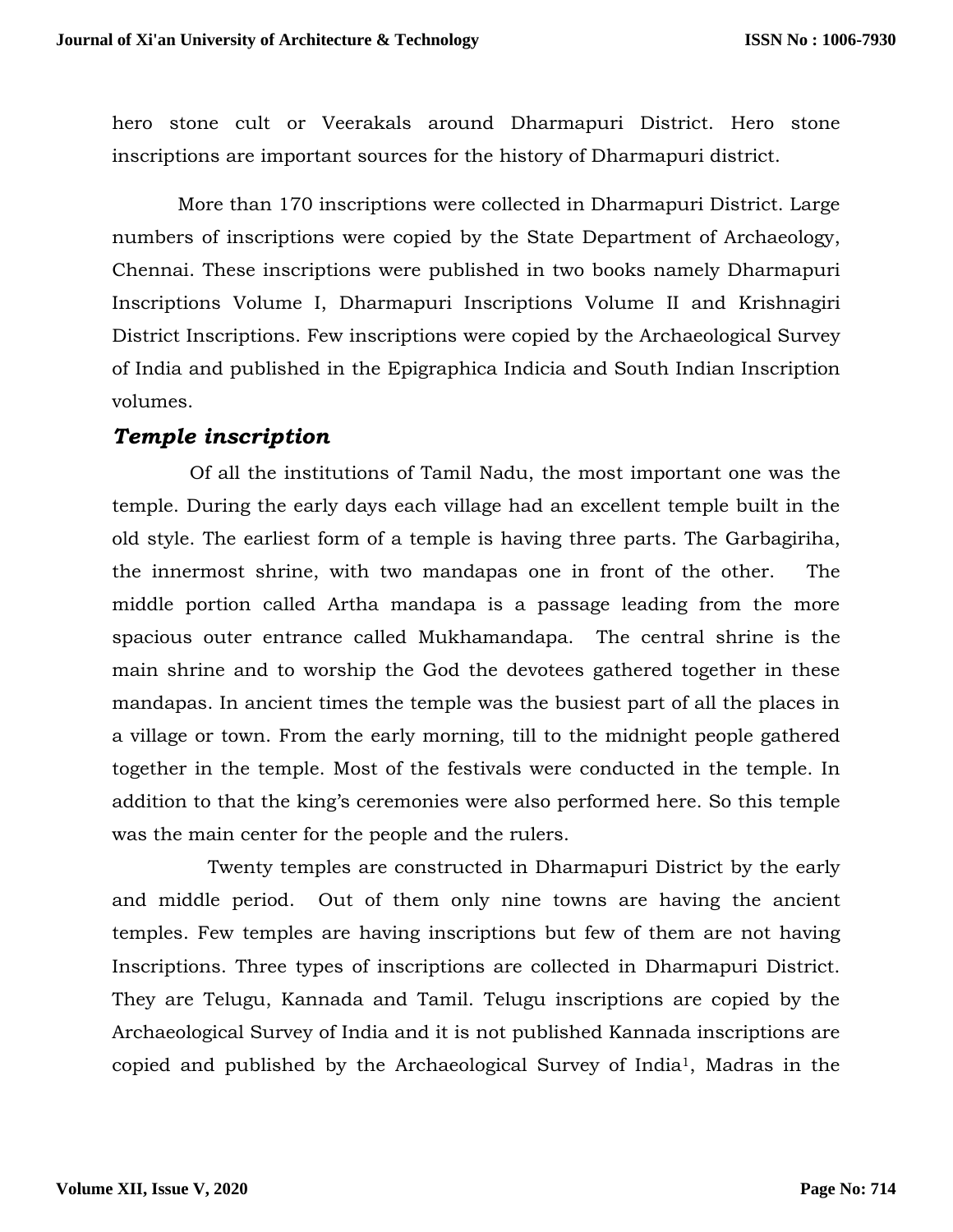Epigraphy volumes. Tamil inscriptions are copied and published by the State Department of Archaeology, Chennai. Name of the temples are given below.

- 1. Dharmapuri
- 2. Adhiyaman kottai
- 3. Thirthamalai
- 4. Kambai nallur
- 5. Chindalpadi
- 6. Tenkarikottai
- 7. Karimangalam
- 8. Kadagaththur
- 9. Modur and
- 10. Pennagaram

## **1. Dharmapuri**

 Thagadur was one of the important cities in early south Indian history. It was a famous city with temples and a centre of Jainism, Buddhism and Saivisam. The Mallikarjuna temple, the Jain sculptures in the Rammkka tank and Adhamankottai and the Epigraphy of this District are some of the interesting subjects.

## **Pallava rulers**

 The Pallava rulers established their rule in Thondai mandalam in the 3rd to 9th century A.D. They occupied Thagadur region in 4th century A.D. But they are not interested in constructions of temples and other monuments in Thagadur region. The hero stone worship is the main worship in this area. So temple constructions are not found in this area during the Pallava period. The earliest Pallava references are found in the hero stone inscriptions. Pappanbadi hero stone inscriptions are the earliest inscriptions2.

### **Ganga rulers**

 Gangas were Karnataka rulers and they ruled 4th century onwards in that area.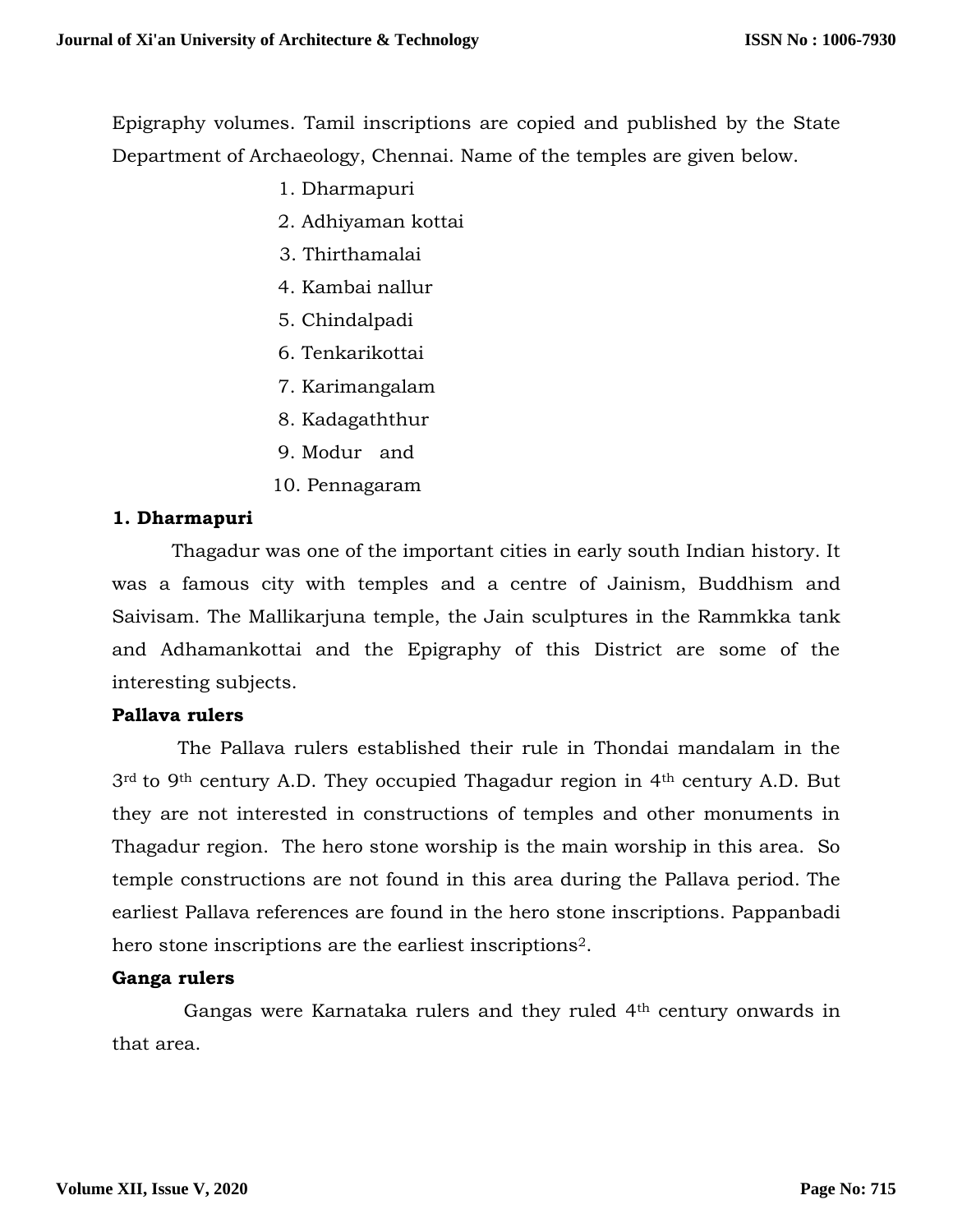## **Nolamba ruler**

 The Nolamba kings were the rulers of Karnataka State. Nolumbas, a branch of Pallava family, were one of the minor dynasties of medieval South India. They developed a distinct style of art and Architecture. They conquer Thagadur region and constructed many temples in this area. Their temples of Mallikarjunar temple and Kamachi Amman temple in Dharmapuri town are excellent examples of Nolamba art in Tamil Nadu. Nolamba art can be considered as an extension of Western Chalikyan art.<sup>3</sup>

### **Mallikarjunar temple or Kottai kovil**

 Kottai kovil or Mallikarjunar temple and Kamachi Amman temple are the most important temples in Dharmapuri District. But in the latter period new additions and alterations were took place. Even though art and architectural features are belongs to the Nolamba style. The distinctive Nolamba features are Chitra kamba (pillar with miniature carvings); ceiling panel of Siva-Nataraja surrounded by the Dikpalas in the Maha mandapa, doorjamb carvings of Padamanidhi and Sanganidhi, ashtamangala depiction on the sanctum door and pierced windows. The theme of elephants supporting Vimana and the Ramayana scenes in Kamachi Amman temple are also interesting features.

 In the Mallikarjunar temple or Kottai kovil seven Kannada inscriptions were copied and published in the Volumes of Epigraphica Indicia and Epigraphica Karnataka. These Kannada inscriptions were issued by the Nolamba rulers.

 A record of the Nolamba king Mahendradhiraja-Nolamba was found on the four faces of a pillar built in the mandpa in front of the Mallikarjuna temple. It records a grant to a Jaina basadi by certain Nidhiyanna and Chandiyanna3. The former received from the king the village of Mulappalli, pupil of Vinayasena for the repair of the Basti. The witnesses of the transaction were the four Samayins, the Nadunagara, Nanasasana officers.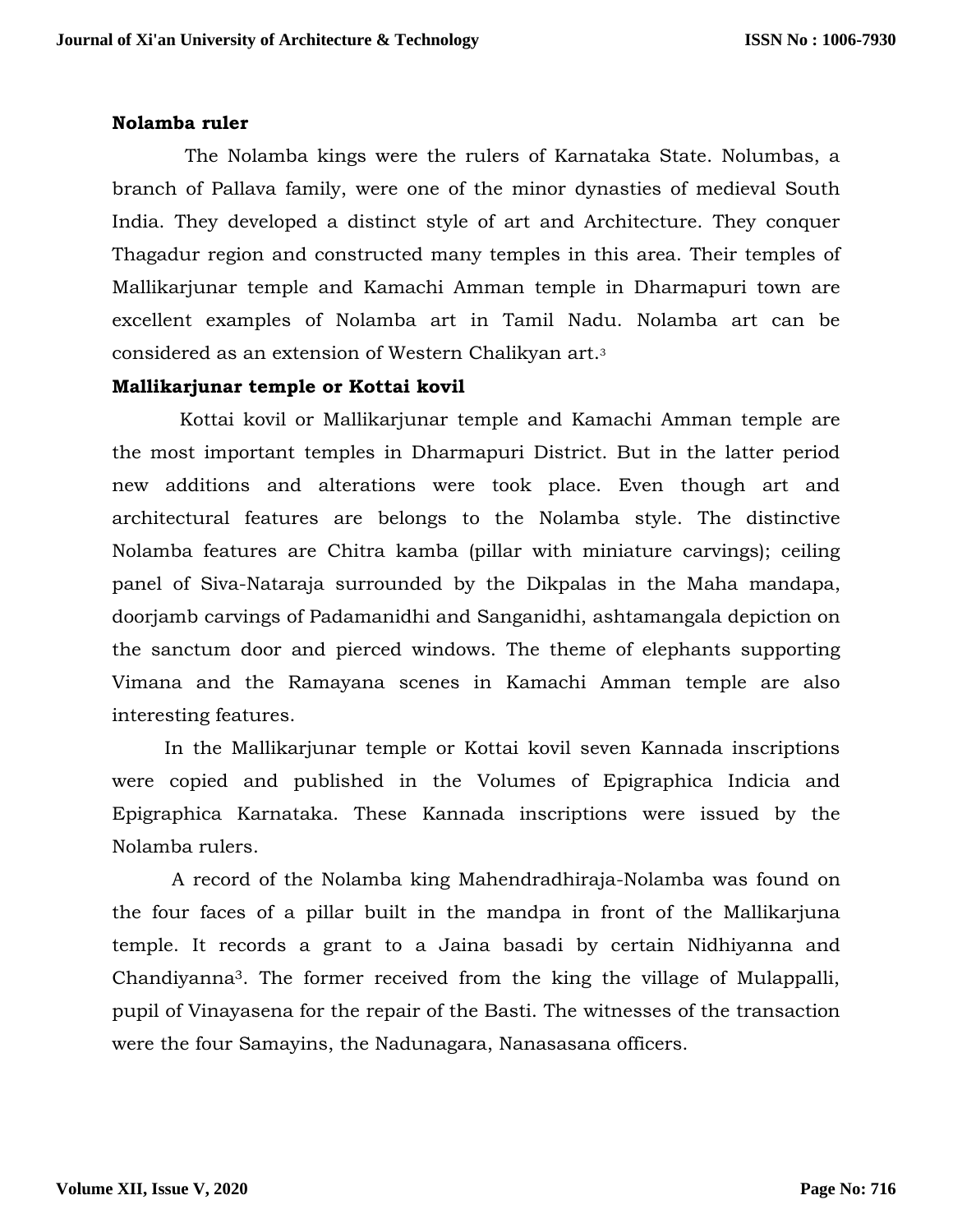At the bottom of the same pillar another one record was engraved. Pallava king Ayyappa deva son of Mahendra-Nolamba donated a village called Buduguru for the same Basdi.

 Third Kannada inscription was found on the tank bund of the Dharmapuri Town4. In this inscription the preceptor Vidyarasi of Thagadur is mentioned. A broken pillar inscription of Kannada script, which is in the Mariyamman temple, inside the fort was copied and published. Pallava Mahendra Nolamba dated A.D. 878 donated for maintance of the Jaina temple. Nolamba king Mahendra conquered Thagadur region and gave the name Mahendra manglam to Adhamankottai.

 Another one interesting Kannada inscriptions was noticed in the quarters known as Virupakshipuram in Dharmapuri Town. The Nolamba king Irula son of Anniga dated A.D.616 gives list of Nolumba kings and their queens. The last face of the inscriptions which usually records the grant is damaged. This is an important inscription giving the Nolamba-Pallava genealogy from Pallavadhiraja to Irula and showing that the Thagadur nadu was under the Nolumbas even after the conquest of the Bana territory by the Chola king Parantka I.

 One Nolamba king inscription was also found in the house of Isvaryya in Dharmapuri Town and copied by the Archaeological Survey of Indian. Name of the king and date are not found. It mentions about the boundaries of Thagadur nadu and the roads to Puramali nadu and Pieibellole. In the same time it gives the details of the actions of the individual kings of the line.

 Two inscriptions are found in the south wall of the Kamachi Amman shrine in Mallikarjunar temple. These two inscriptions are published by the State Department of Archaeology<sup>5</sup>. These two inscriptions were issued by the Chola king Kulothanga-chola. Three temples were constructed in this place. They are Sanayira-mulamayiramudar, Oraira-mudaiyar and Thiru-vileswarammudiyar temples. It states that these three temples at Thagadur in Thagadur nadu in Ganga nadu alias Nigarilisola-mandalam were in a dilapidated condition. One Andar Vannanaik kumbittar from Tirukkalatti was able to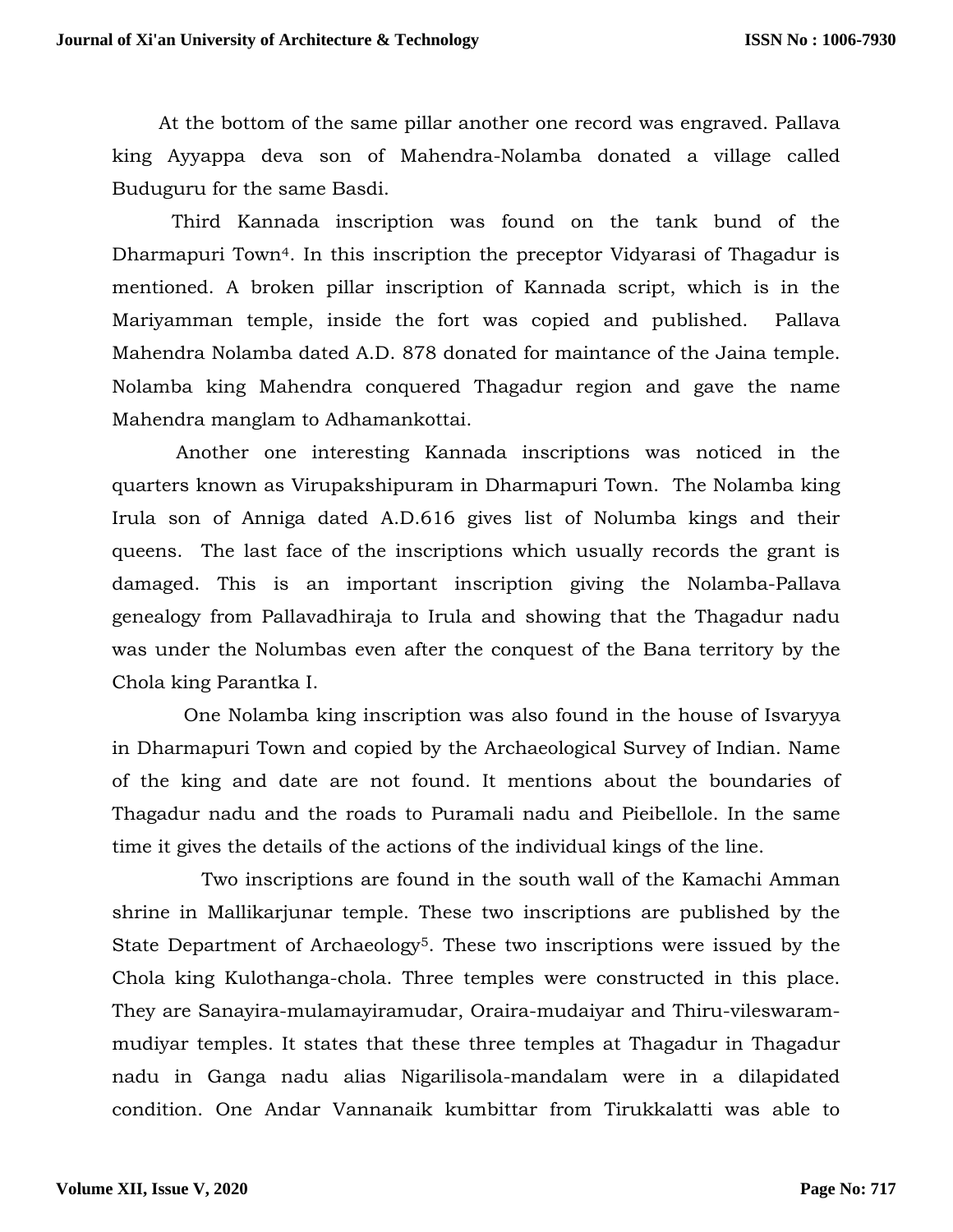secure the services of the Siva brahmanas and necessary land endowments for worship to the temples. Adhiyman king donated the land and the Sivabrahmans were settled here. The record has been assigned to Kulottunga III and the inscription is found on the Vargas of the Adhisthana in the munmandapa of the Amman temple of Kottai kovil.

 Another one inscription is also found in the eastern wall of same temple. It belongs to the  $12<sup>th</sup>$  regnal year of Kulottanga II 1145 A.D. It is also in Tamil script. Registers that Pammaraguttan, Puliar Kilavan Tambiran Cholan the servant (adiyar) of Adhiyaman did the Tiruppuriudtt (pratishta) and tiruppu-dukka sandu (recoating) for the temple of *Asvaaram-mudiyar* temple also known as *Mulamayiram mudiyar* temple at Tagadur in Thagadur nadu in Ganga nadu alias Nigarilisola-mandalam, for the welfare of Adiyman his master<sup>6</sup>.

 On the basis of the above inscriptions Kottai kovil was constructed during the Nolamba rulers in the 8th century AD. This is the earliest temple in Dharmapuri District

### **1. Ariyanathaswami temple**

 Forth temple was also the Ariyanatha swami temple found near the Amman temple. One inscription was found near the Amman temple and it belongs to the 32nd regional year of Rajadhiraja I period. Seems to record a perpetual lamp to the god of Kocudiya Mahadevar Khchngan-isvaram-udiya Mahadevar at Thagadur<sup>7</sup>.

 The wall of the muka mandapa in the Ariyanatha swami temple and it issued in his 8th regnal year A.D.1476. It records the construction of Tirumandapa in Rajarajeswar-mudaiya Nayanar temple at Vidukadalagiyanallur was the gift of Vidukadlagiya-perumal. He gifited 20 Kantakas of land under the tank. This is an inscription of Rajaraja III. It found on the south called Purakkari-eri8.

 In the same temple on the outer side of the Mukha mandapa Hoysala king Somesvaradeva inscription was copied. The donation was granted in his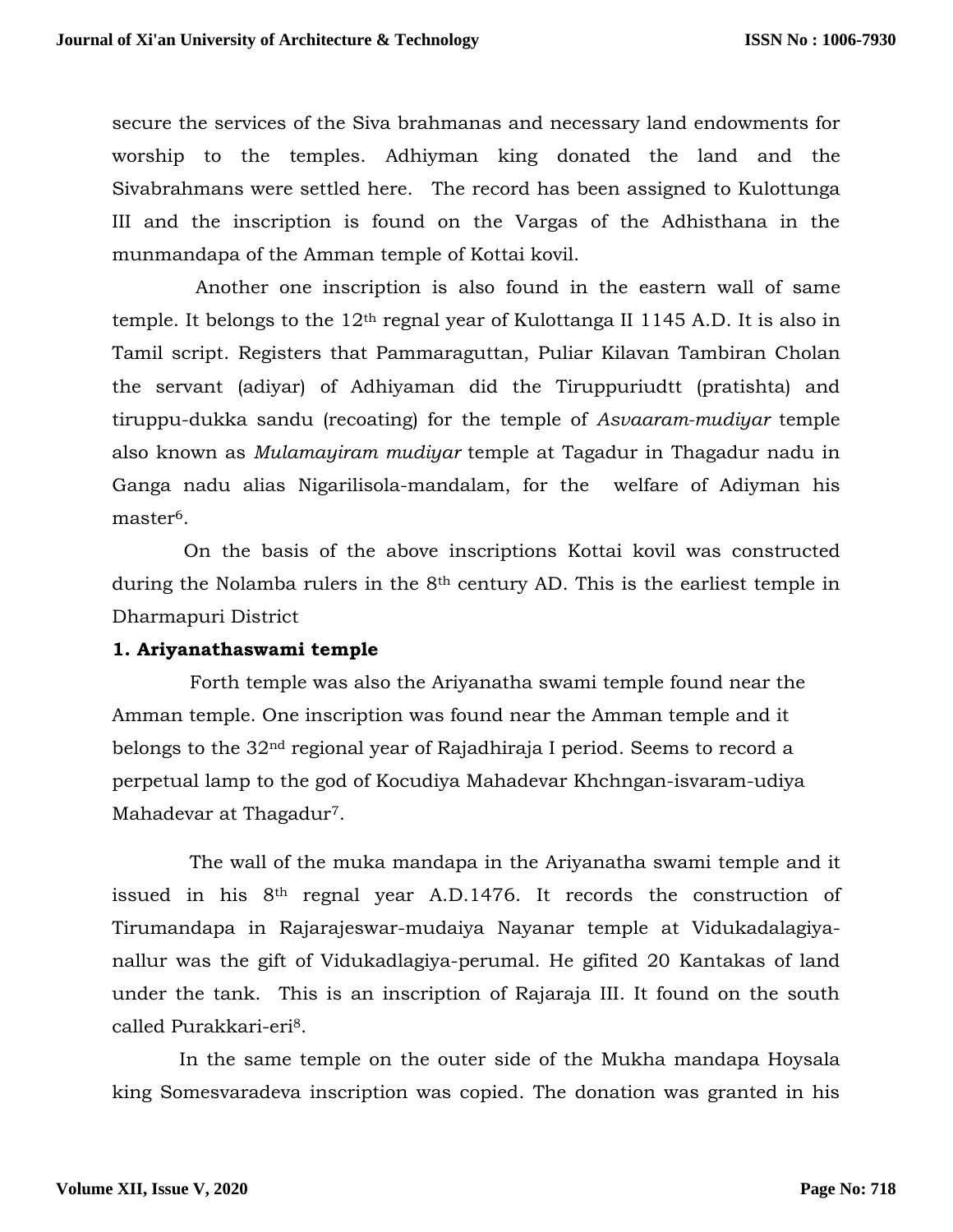20th regnal year (A.D.1253) and it records the gift of the village of Meleri as devadana grant to the god of Rajarajisvara-mudaiya- nayanar at Kadikkottur alias Desipattnam. It is a royal grant of Singayadannakkar son of Mahappradhani for the well-being of the king9.

## **2. Adhiyaman kottai**

 Adhiyaman kottai or Adhamankottai is also one of the ancient Town in Thagadur nadu. Three temples are constructed in this town. They are:

- 1. Somesvara temple
- 2. Bhairavar temple
- 3. Chenaraya perumal temple.

 Chenaraya perumal temple was constructed in the Nolamba period but it was reconstructed in the later period. The main temple or sanctum sanctorum alone is having the Nolamba architectural features. Mugamandapa and Mahamandpa are constructed in the Vijayanagar kings. In the sealing of the mahamandpa Ramayana paintings and Vishnu incarnation paintings are painted. These panels are having labels in Telugu script.

### **Somesvara temple**

 This temple is also not in good condition. Most of the parts of the temple are damaged condition. It was also reconstructed in the later period. Three inscriptions were copied in this temple.

 One was copied on a slab in front of the Somesvara temple. It is a damaged record of the Hoysala king Somesvara deva and issued in his fifteenth regnal year. It records remission of certain taxes on temples in Thagadur nadu and Puramalai nadu by the residents of seventy nine districts, for the health of the king of Somaiya Dannakkar. Another one much damaged record on the base of the temple is also found. It belongs to the Chola king Kulottunga Chola deva alone mentioned10.

 Third inscription of the Kulottunga Chola deva is also in damaged condition. In his twenty first regnal year it records the gifit of paddy by a native of Ariyambakkam to the temple of Mayindisivaram Udaiyar. Another one record of Chola king Tirubhuvana chakravarti Rajarjadeva III found in the same place.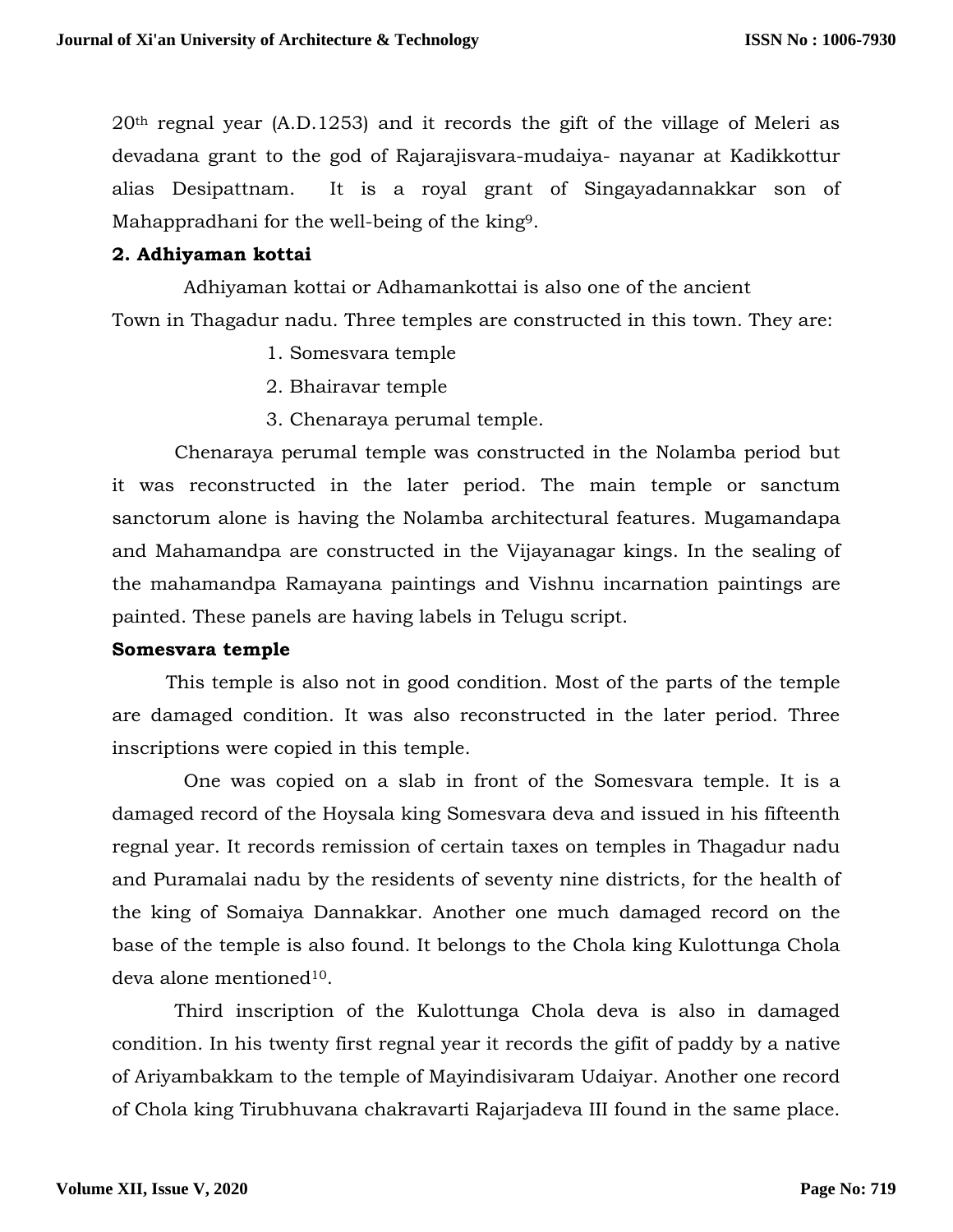In his twenty sixth year gold was donated for the lamp to the temple of Mayindisvaram Udiyar by a Vaniyan of Arumbakkam.

## **Bhairavar temple**

 Four inscriptions were published in this temple. A record of the Hoysala king Ramanathadeva donated gift of some money for a lamp by the natives of Mangalam to the temple of Mayindisvaram Udiyar. This inscription proves that Ramanatha came to the thrown in 1255 AD apparently at the lifetime of his father.

 On the south wall of the temple one unfinished inscriptions was found. It records the gift of land to the temple of Paramesvara mudiar at the eastern entrance of the village of Mayindira mangalam for the merit of Vira somesvaraedeva and Somaya Dannakkar. The name of Singaiya Dannakkar the son of Somaiya is also mentioned.

 Third inscription of Hoysala king Somesvaradeva also engraved in the same temple. It records a gift of land below the tank of Kulattur to the temple of Mayindisvaram Udiyar by Somaiya Dandanayakka for the health of the king.

 On the north and the west base of the Bhairava temple one interesting inscription was found. This inscription records that Paramaya sahani the minister of the Mahapradhani Madhava Dannakkar built and constructed the temple of Paramesvaram-Udaiar at Mahendramangalam and granted lands to Vidugadar, the priest of the temple who was residing at Nandi-mangalam<sup>11</sup>.

### **3. Thirthamalai**

 Thirthamalai is Harur Taluk in Dharmapuri District. Two Temples are constructed in this place. One temple is on the top of the hill and another one is near the Town. Both temples are called as Tirthagirisvarar temple. The hill temple was constructed before the Chola period but the second temple was constructed during the Vijayanagar period.

 In Thirthamalai near Harur in Dharmapuri District, there is an ancient carving of Kali sculpture is found. It is standing position and one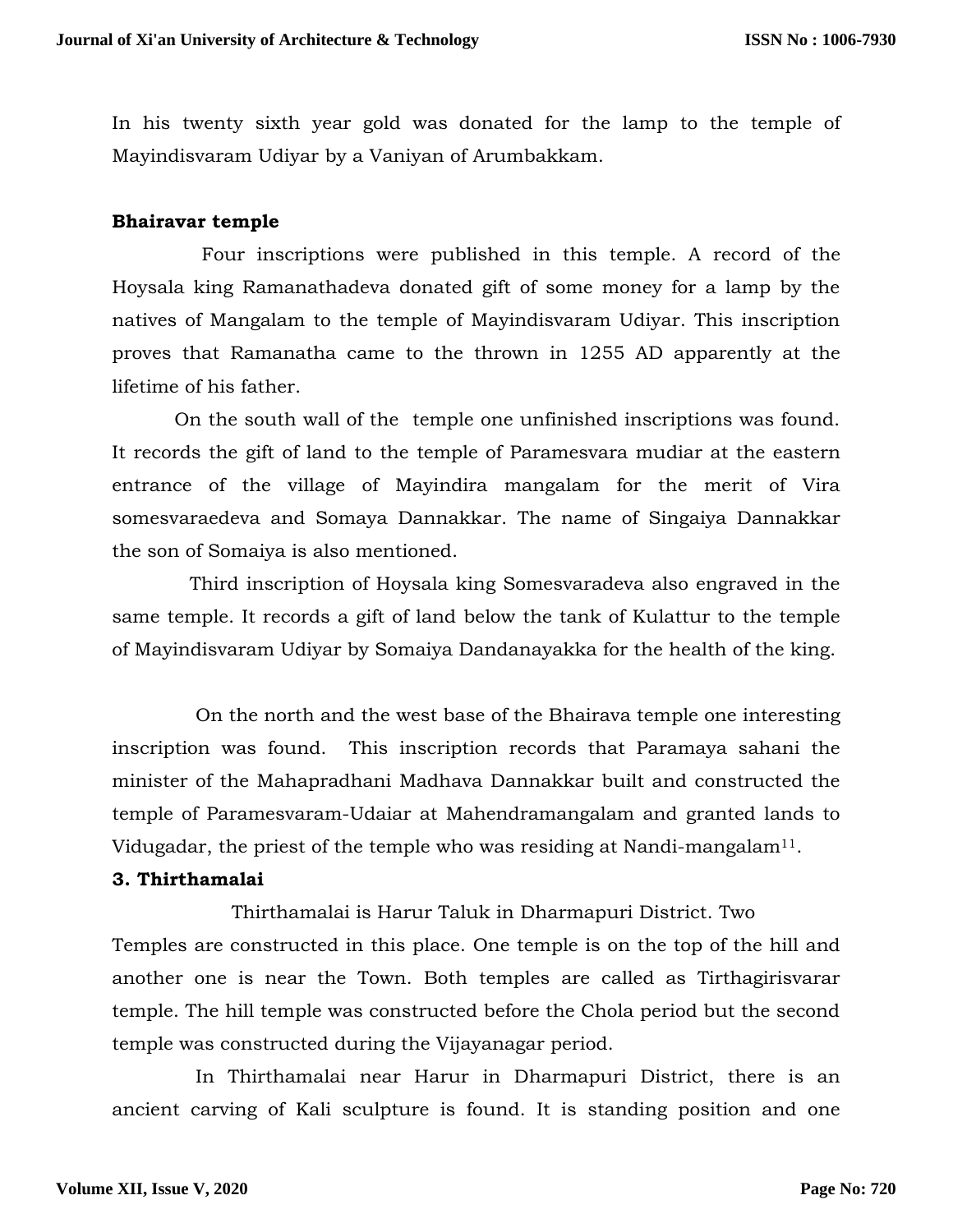inscription was engraved near the figure. The goddess is seen with eight hands and the right hands having chakra, sword, knife and the fourth hand is placed in her hip. The left hands are holding chakra, bow, shield and bell like article. Iconographic ally the description of Durga with eight hands is interesting. On a slab one Vatteluthu inscription was copied and published. It mentions "Sri Bhagavthi, Kuru chchuli kodudaiya12.

 On the rock of the central shrine in the Thirthagirisvarar temple in the hill Rajendra Chola I inscription was copied dated A.D.1016. It records the gift of the gold for burning s perpetual lamp in the temple of Kudal-Alvar by a queen of Mummudich chola Perumal whose name cannot be properly made  $\Omega$ ut<sup>13</sup>.

 In the same year same king Parakeseri varman Rajendra Cholan I donated gold for burning a lamp in the Kudal-Alvar temple by Aiyan Virama deviyar of Pungunram a queen of Mummudich chola-Perumal14.

Third inscription also issued by the same king in his 5<sup>th</sup> regnal year AD1017. It states that some gold was donated by an individual named Karipperumal alias Panglan of Ittapari in Puramali nadu in Thagadur nadu a sub division of Nigarilichola mandalam.

 In the western wall of the central shrine two inscriptions were found one after another. These two were inscribed in Parakesarivarman alias Udaiyar Sri Rajendra\_Choladeva I period 1041 A.D. who took Purvadesam, Gangai and Kadaram. The first inscription registers that Karkadai vairan alias Viyalan Mara-padai-Kandan alias Rajendrachola Viriyur Nadu duaiyan alias Uttamalaiyudiya-nadalvan caused the renovation of the temple of god Tirttamalaiyudaiya-Mahadeva of Puramalai nadu in Thagadur nadu a sub division of Nigarilichola-mandalam. He also added a Mugka-mandapa to the temple. Besides the chief endowed two lamps for the god Mahadeva and also the villages Kurumudai, Avvadi-manglam and Aliyur in Alimalai-nadu as Tirumadaippalli<sup>15</sup>.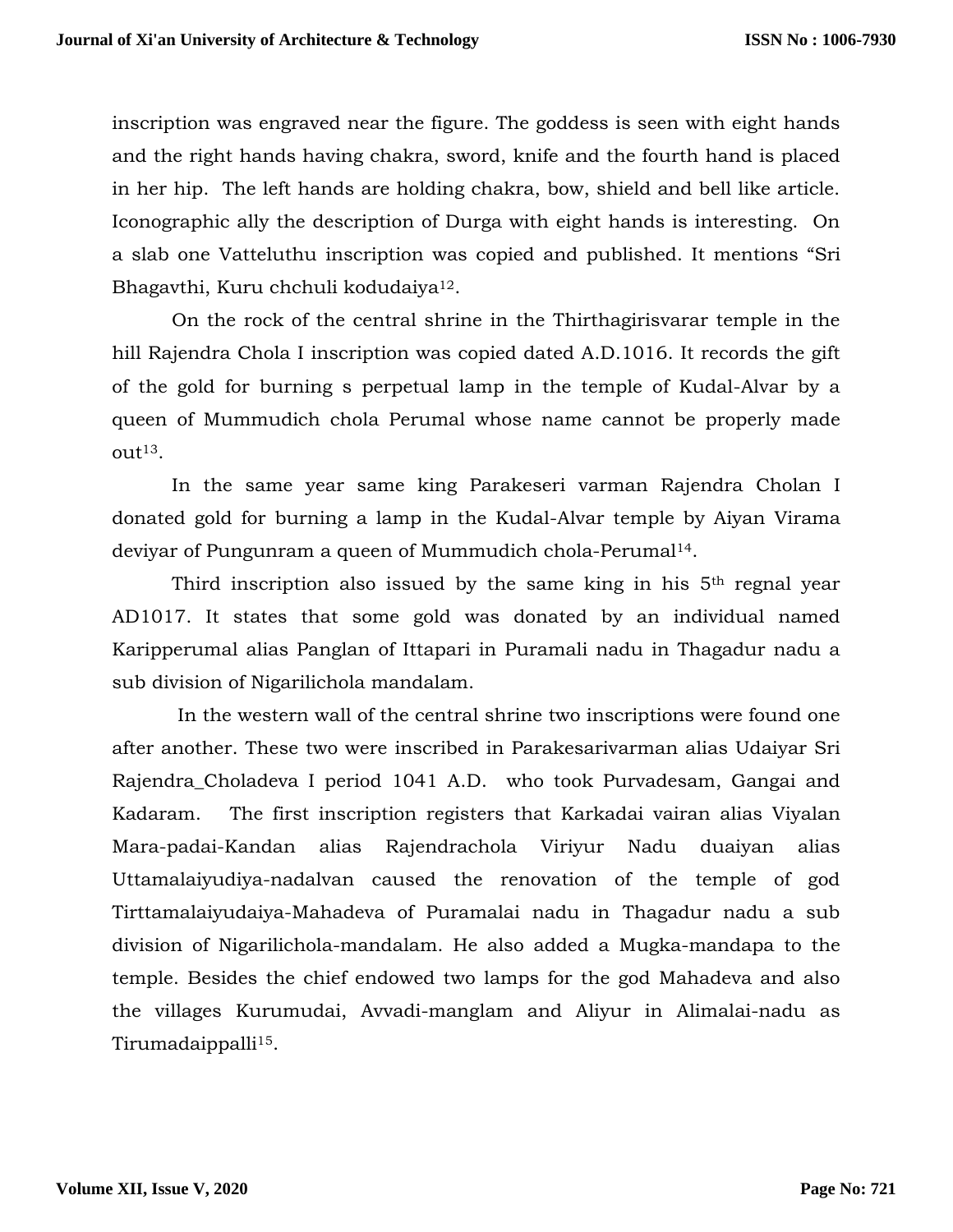The second inscription, dated in the same regnal year of the king registered that the shrine of Kshetrapala and Chandesvara were constructed in the temple of Tirttamalai-mahadevar, by a certain

of Mummadichcholan son of Vayi-irranangan and servant Uttamachola Puramalia-nadalavan mentions Rajendrea-nadu16.

 A record in tenth regnal year of the chola king Kulottunga choladeva was found. A Pujari was appointed for temple of Thirthamalai in Thagadur nadu Puramalinadu which was a subdivision of Nigarilichola-madalam. Ganga nadu is also mentioned in this inscription<sup>17</sup>.

 On the southern wall of the mandapa in front of the shrine another one inscription was copied in his 34th (A.D. 1104) regnal year. A lamp stand and cows were donated to the temple of Thirttamalai by the native of Muniyar in Thagadur nadu.(661) In the same wall another inscription also noticed. It records the gift of ornaments. A chief of Kudal in Purmalai nadu who bore the title Mudigondi sola Karkata-marayan18.

## **4. Kambai nallur**

 Kambai nallur was one of the important cities in Thagadur nadu. One small fort was constructed on the southern bank of the Kambai nallur river. Two temples for Shiva and Vishnu were found within the fort wall, but these temples were not in good condition. Eight inscriptions were published in Kambai nallur temple and these temples are called as Kottai kovil.

 One slab inscription was copied near the sluice of the tank near the village. It belongs to the Chola king Vikrama chola period. (A.D.1131) To improve the sluice in the tank and adjoin lands of the village by Vennaikkuttanambi Kunrana alias Rajadhiraja srivanachchetti, Puliyan Vayiran and Adavalan Ulagan19.

 One poem inscription of Kulottunga chola III (A.D.1200) period was found in the Artha mandapa of the Kottai kovil or Desinathesvara Temple. It is in "Ensir kalinediladi asiriya viruttam" metre form. A record of the Chola King Tribhuvana chakravarti Kulottanga-Choladeva mentions Vidukadalagiya perumal son of Rajaraja Athiyan, the lord of Thagadur. The construction of a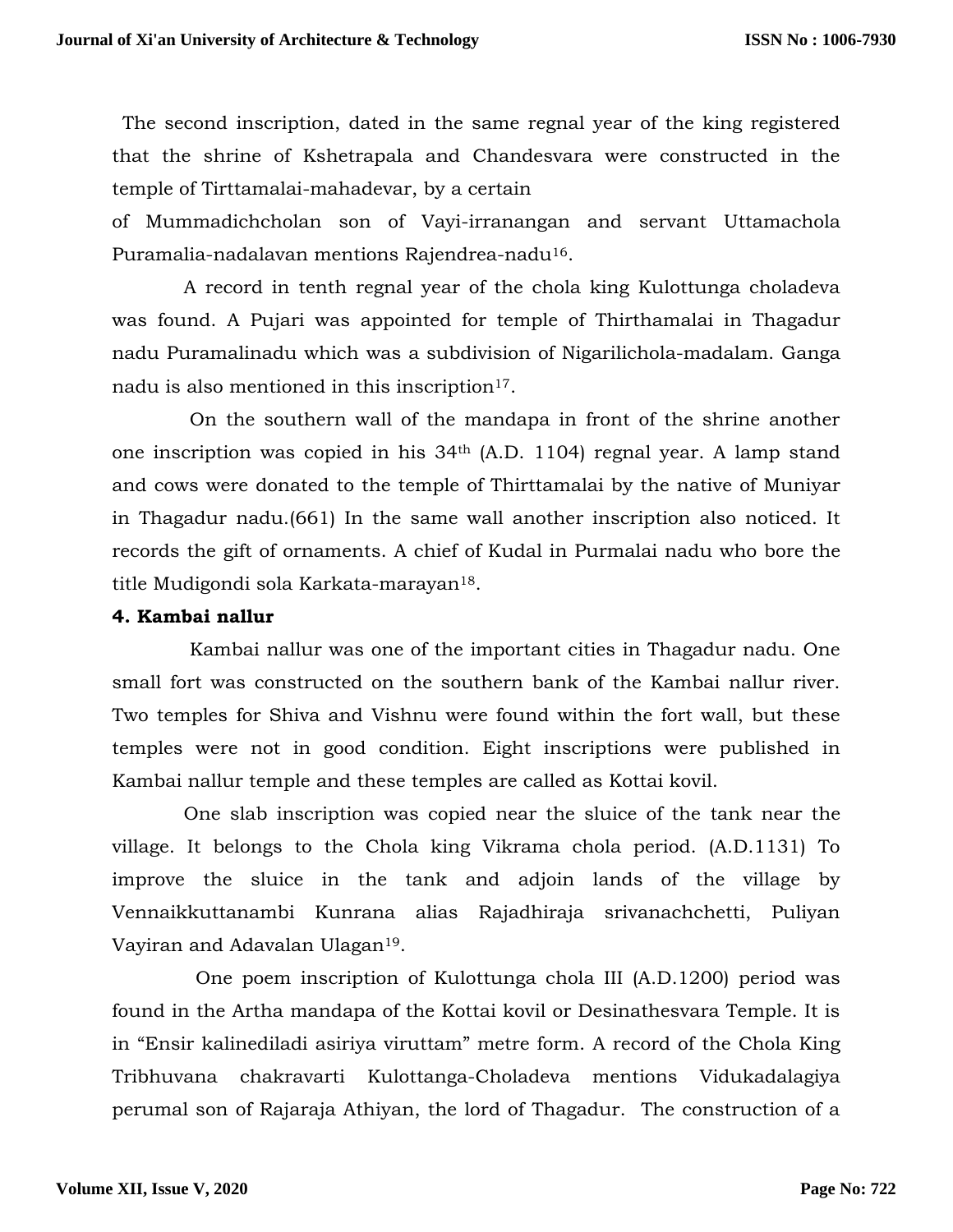stone temple (Karrali) at Sirukkottai on the banks of Pennai River by Rajaraja-Athiyan vilangamoli Vidukadalagaiya Perumal. The chief is praised to be the decedent of Athiyaman family and the lord of the territory watered by the three revers Palaru, Pennai and Ponni20.

 Secound inscription is on the Kumuda portion in the southern side of the Artha-mandapa and western side of the Mugha-mandapa on the same temple. A record in the 2nd year off the Hoysala king Vira Visvanatha devar. (A.D. 1297) Records gift of village Kadamabarpalli in Puramalainadu a sub division of Thagadur nadu as 'Tirunamakkani' to god Desinayagar of Nagaiyanapalli alias Kalingaraya-chadurvedi mangalam by Madurantaka Vira-Nulamba Rajanarayana-Bhairavan for the wellbeing of the king and himself<sup>21</sup>.

 Second inscription of the same Hoysala king Vira Visvanatha deva is in the Kumuda portion of the Garbhagriha in the same temple. Records gift of the temple of Desinayakar at Nagainapalli alias Kalingaraya-chaturvedi manglam of Desinayanar at Nagainapalli alias Kalingaraya-Chaturvedi-mangalam by Uttama-Sola-Gangadirayan. It

is said that the gift was made for the well being of the king and doner<sup>22</sup>.

 Two box shape inscriptions were found in the southern wall of the shrine. The name "Vilangamoli" is written five times splitting the word into five as *vi, lon, ga, mo and li,* in five rows and five columns. Second inscription also five letters na,ma,si,va, and ya, word *"Namasivaya"* are written differently two times in five columns and five rows. (just like cross word puzzle) $^{23}$ .

 Vijayanagara period inscriptions also engraved on the west and south walls of the same shrine. A record of Vijayanagara king Immudi-Bukkaraya (Bukka II, 1399-1406) son of Harihararaya II is mentions Bukkana-Udiyar, i.e., Bukka I24. To maintain the temple activities one 'Periya nambi' was appointed to this temple.

## **5 .Chindalpadi**

 Chindalpadi is also in Harur taluk and Dharmapuri District. The name of the Chindalpadi temple is called as Sivanisuramudiya-nayanar. 13 inscriptions are copied in this temple. Most of the inscriptions are belongs to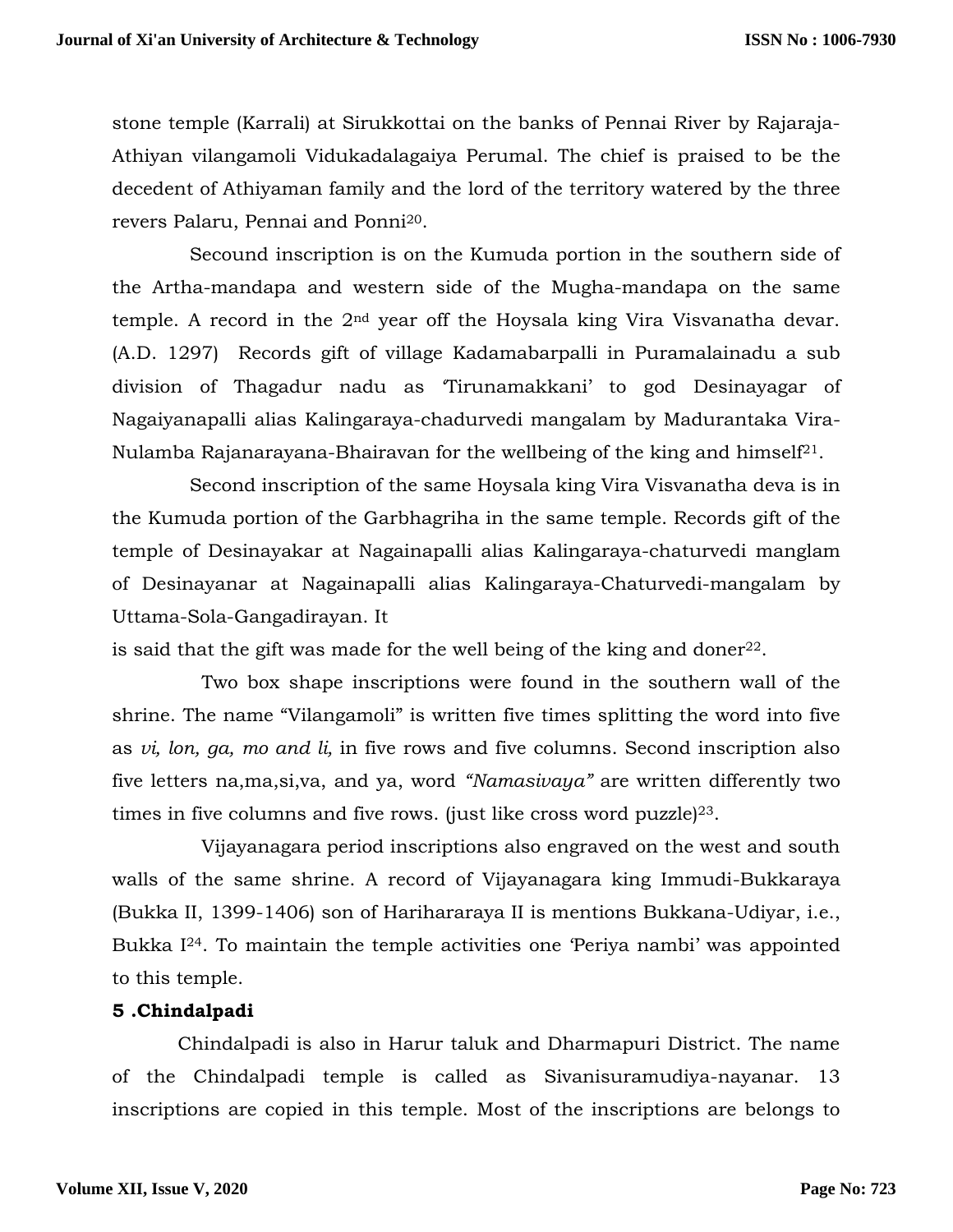the Chola rulers. A record of Kulottunga chola deva (Kulottunga III) found on the south side of the Muppattai-Kumatha portion in the Adhisthana. It records a gift of the village Rajaraja as Devadhana of the god Sivanisuramudaiya-Nayanar of Desippattinam of Thagudur nadu in Ganga nadu a sub division of Nigarilisola-mamdalam25.

 Another one inscription of the same king 16th regnal year collected in the eastern side if the Adhisthana. It is also a damaged record. Even though It records a gift of cattle by Maran alias Alala-sundran son of Kannayira to the god of Sindagappadi nadu and gift of

two perpetual lamps in the Tirumadi-vilagam to the god by a certain Devaradiyar<sup>26</sup>.

 Third inscription of the same king also found in the Kumuda portion in the northern side of the temple. It was issued in the 23rd regnal year of the chola king Kulottanga deva III A.D.1201. Records an undertaking given by the Sivabrahmanas named Tillainayaka-bhattan alias Muvayirattoruvan who held the Kani right of the temple of god Sivansisvara-mudiya-nayanar to burnt seven Sandi lamps in temple utilizing two pon and 12 cows endowed for the purpose by Kendiyan Maliyan of Karimanglam27.

 In his 23rd regnal year (A.D.1201) a land was donated to the temple. It is found in the Muppattai-Kumudam of the adhisthana of the same temple. A land was donated to the Sivansisvara-mudiya-nayanar temple of Sindalappadi by Rajaraja-Adhiyamanar alias Vidukadalagiya Perumal. The land was situated in the Puliyalvar- parru<sup>28</sup>.

 Another one inscription of the same king records a gift of dry lands (Punsey) to the God Sivansisvara-mudiya-nayanar of Desippattanam in Puramalai nadu which is in Thagadur nadu, a sub division of Ganga nadu, a sub division Nigarilichola-mandalam29.

 Hoysala king Someswarar inscription was found in the Adhisthana of the main shrine. Seems to record a gift of a part of produce from specified land in Alamedu to the god Sivansisvara-mudiya-nayanar by Singaya-Dannakkan for a perupetual lamp, to be burnt in the temple30.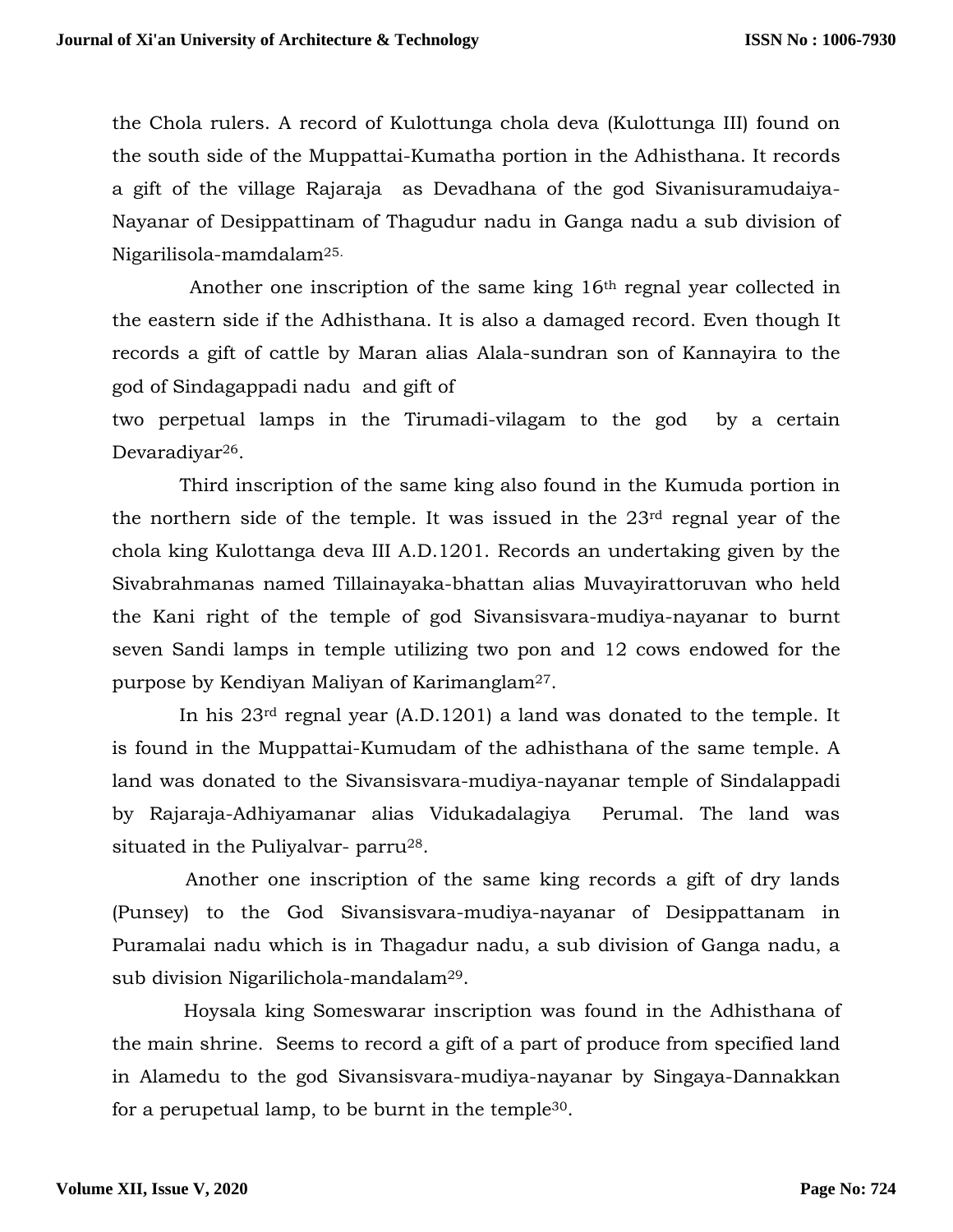Two inscriptions of Rajarajadeva III were engraved in this temple. A record of 25th regnal year of Raja raja III is in the Adhisthana of the Garbhagriha. It records a gift of land in Sogattur as Tiruvilakkuppuram to the god of the Udiyar Sivannaichcuramudia-Nayanar of Sindalpadi in Puramali nadu by certain Periyanayan31.

 Second one is the south wall Adhisthana of the Garbhagirha. It also records a gift of land for this temple. Contains an imprecatory portion starting that the transgressers of the gift shall incur the sun of killing a kural cow on the banks of the river Ganga

 A damaged record also found in the Pattikai portion of the same wall. Name of the king is not known. In this record a land was was donated to the temple for burning a perpetual lamp. Tillainayaka-bhatter and Andar pilli Simayesvarar names were mentions in this inscription<sup>32</sup>

## **6. Karimangalam**

Karimangalam is situated in the national high way from Dharmapuri to Krishnagiri. One ancient temple is also found in the centre of the town and it called as Arunesvarer temple. It is not in good condition, few pillars belong to the Nolumba king's period are collected. Five inscriptions were copied in this temple. A Kananda inscription near the Virabathra swamy temple mentions the Vijayanagara king Sadasivadeva(A.D.1542-65) and the Mahamandalesvara Alies Ramaraja. Other three inscriptions are in Tamil script and they are completely in damaged condition.

## **7. Kadagaththur**

 Kadagaththur in a small village near Dharmapuri town. A chola period temple is there and it is called as Cholisvaramudiaya-Nayanar. On the western wall of the temple a record of Vijayanagara king Virapratapa Devaraya-Maharaya is found. It records a gift of the tax Settiyar-magami, collected on either side of the road, the Allaya-maniyam and adikasu on each shop opened in the village of Varugur, a devadana of the temple of Mudikonda Cholisvaramudiaya-Nayanar, by the Telugu chief Malla-Rahutta son of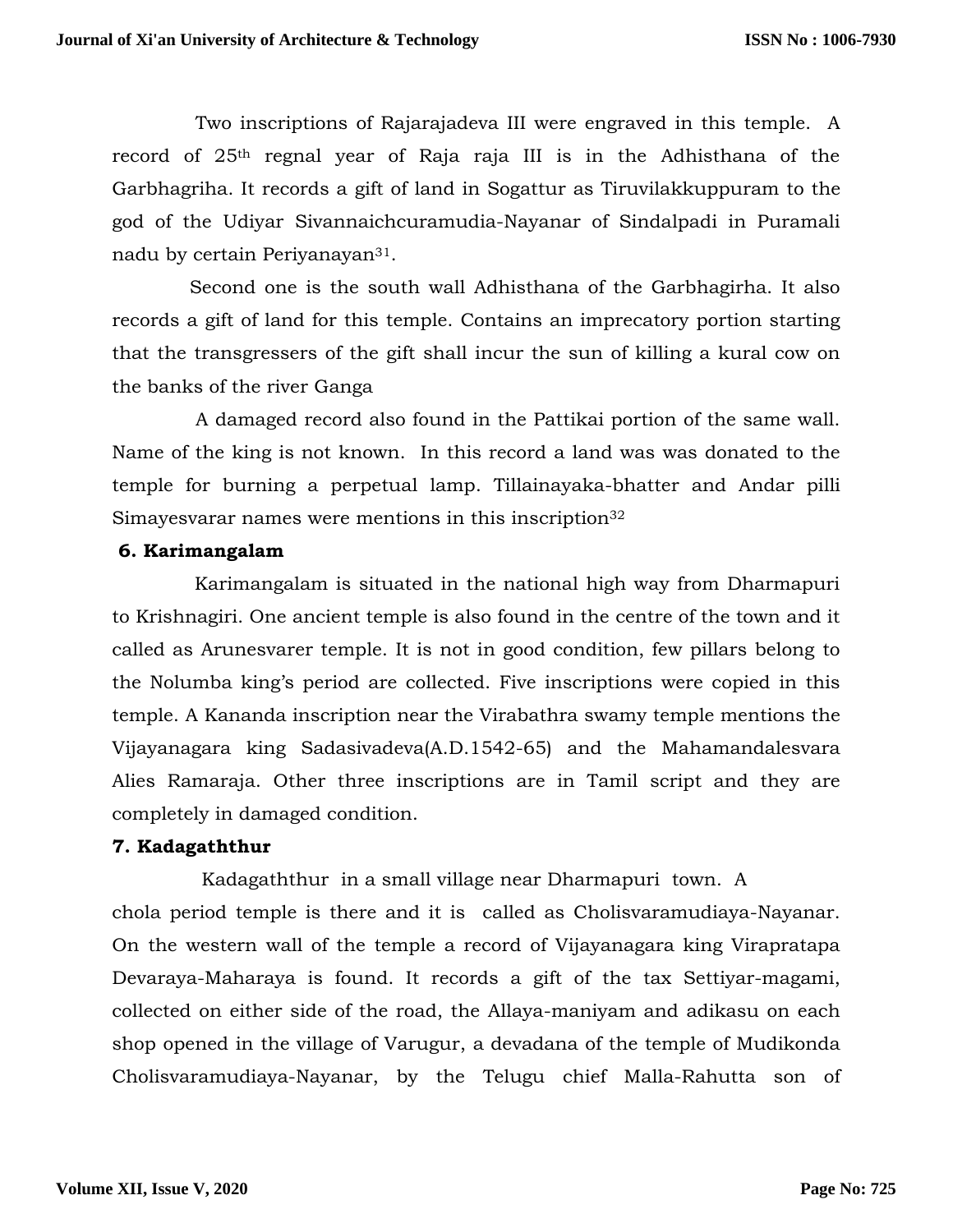Vidamitta-Rahutta of Mulavaych chavadi. The pradhnai Madna-Dannayakkar of Mulvay was governing the country33.

 Another one inscription found in the western wall of the same temple. A record in A.D.1470 of the Viyayanagara king Mallikarjuna son of Pratapa devaraya II who received tribute from all country and from Ceylon and witnessed the elephant hunt. It records the gift of land in favor of the dancing women of the same temple34.

 Third inscription of the same temple is collected in the Southern wall. It records the gift of taxes on looms within the premises (Tirumadivilagam) of Mudigonda cholisvara mudiyar temple by the nagarattar of the village for maintaining a lamp in the temple. This inscription is also in Tamil script and the king name is mentioned in this inscription35.

 On the Southern wall of the Cholisvaramudiaya-Nayanar temple an inscription is copied and it belongs to the Viyayanagara king Vira pratatapa Devraya Maharaya. It is incomplete inscription but it mentions Kadakaththur alias Desi-Uyyakondadsola-pattanam in Tagadur nadu a subdivision of Ganga nadu which was a district of Nigarilisola- mandalam36.

 Hoysala king Ramanatha deva inscriptions also found near the temple and it is in damaged condition. It mentions in A.D.1285 the Mahajanas of the village Padi alias Poyyamolisola-Chaturvedi mangalam in Tagadur nadu seems to refer to a gift made to a Vishnu temple<sup>37</sup>.

### **8. Modur**

 Modur is a small village in the Northern side of the town Dharmapuri. An inscription was collected on a slab near the village Modur, in the field called Chamundi-amman mandu. It was inscribed in the Hoysala king Vishnu varthana in A.D.1110. Refers to an officer who possessed the strength and power of the Hoysala king Vishnuvarthana and to the remission of the marriage tax in Thagadur nadu.

 On a boulder in front of the temple of Nelappurumal in the village Modur another one inscription was also published. A record of third year of the Chola king Rajakesari varman alias Tribbhuvana Chakaravarti Triubhuvana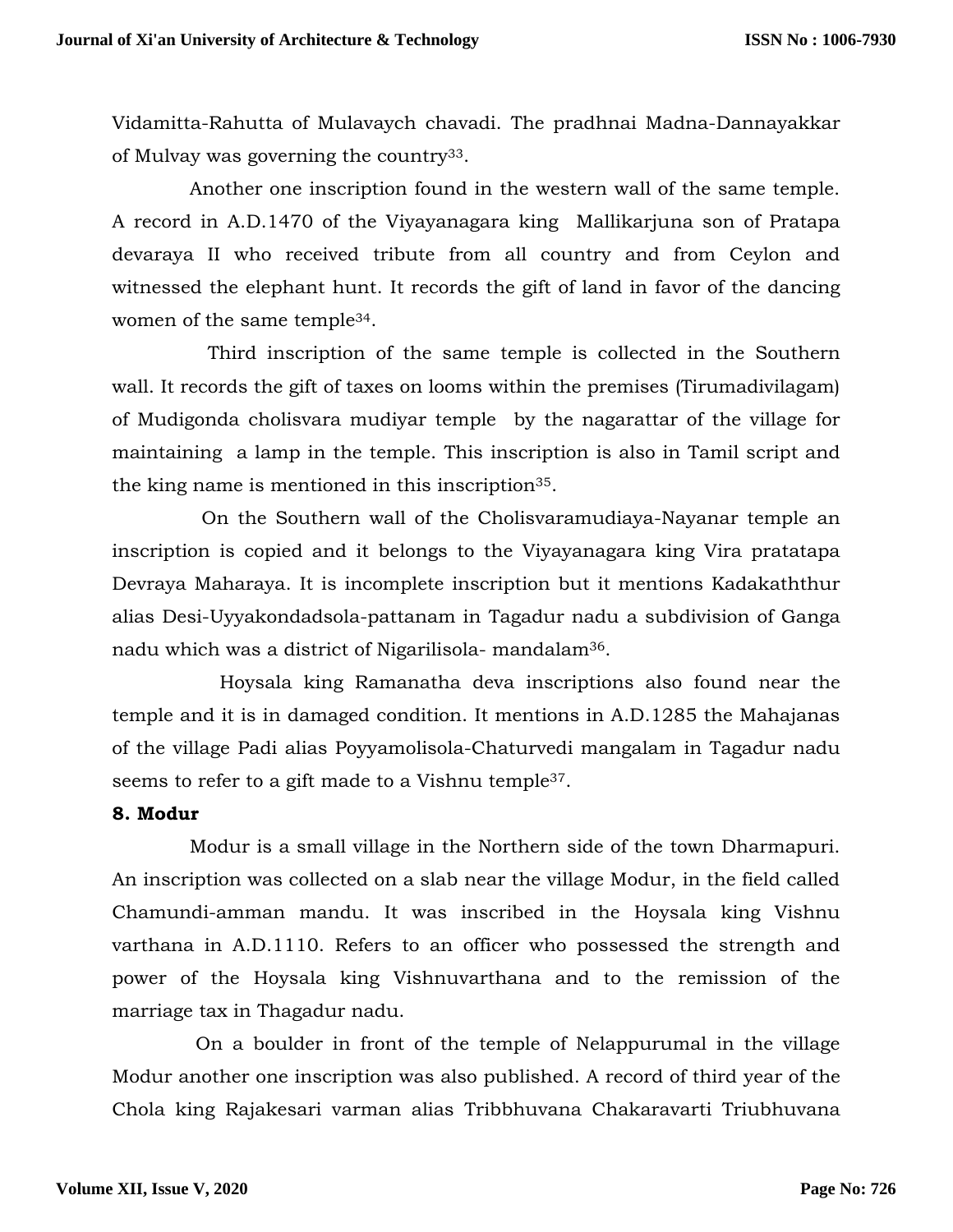Virasoladeva. Records a gift of the village of Modur in Tagadhur nadu a district of Nigarili chola mandalam to the temple of Singapperumal which was attached to the temple of Durgai in Padi nadu in Melmandala with Hadinadu in Mysore and Durgaiyar with the famous Chamundi of that place, a proof of which he sees in the existence of a field named Chamundi Amman nadu38.

### **9. Pennagaram**

 Pennagaram is a town and 30 KM from Dharmapuri. One ancient temple is there, but it is reconstructed in later period. In this temple three inscriptions were copied by the Archaeological survey of India and published in the Epigraphical report. This temple is called as Brahmesvarar temple. On the southern wall of the temple Pallava king Nandivarman inscription found. It records the building of the temple and its mandapa for the merit of the Pallava king Nandivarman. This inscription is in Tamil script.

 One Pandiya king inscription also identified in the Northern wall of the Brahmesvara temple. It records in the fourth year of the Pandiya king Ravivarman alais Vira Pandiyadeva gift of money for six lamps in this temple.

 Third inscription also found in the Northern wall of the Brahmesvara temple. It records in the twenty fifth year of the Chola king Tribhuvana chakravarti Rajaraja deva gift of gold for four lamps in this temple.

## **10. Sivadi**

 Sivadi is also a small village in Dharmaapuri District and one modern Siva temple is there. In that temple one pillar inscription was copied and published in the report. It is a Chola period inscription and the date of the inscription is 1227 A.D. It states that one vyapari name Kandamulan Paramandalesvara Jayapalan (also Kandamulan Jayankonda Tiruvanna malaiyudiyan Paramandala esvara Jayapalan) made a gift of land under the dam at Thagadur called Velnangaik karan with the sowable capacity of 30 Kantakas of seeds to the god Tiruchchenga- Nasasvara Mudiyar for the service Tiruppadi-marru. The land was given to the present donor by Rajaraja